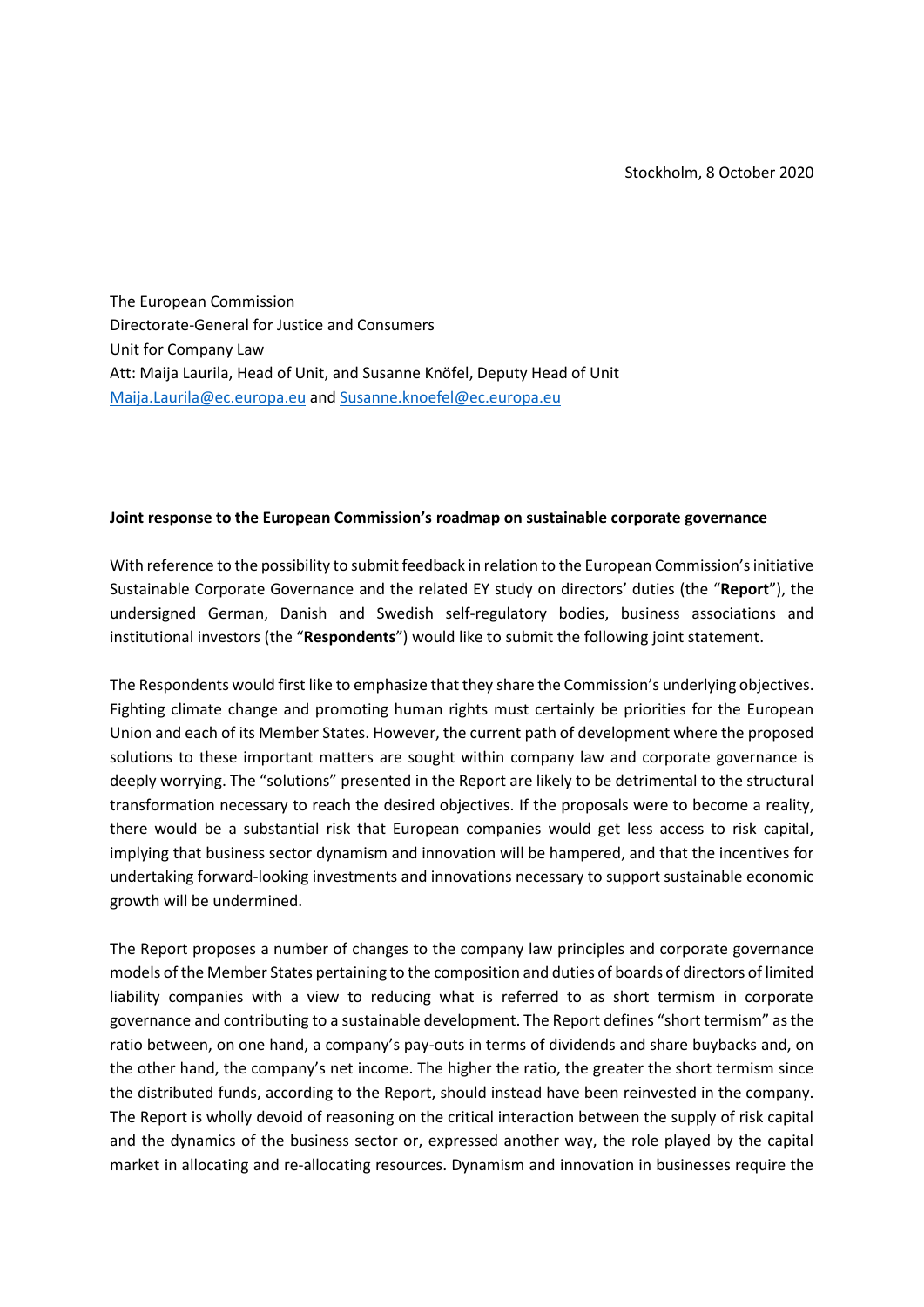avoidance of lock-in effects. The prospects of competitive yields are fundamental to the ability of companies to attract risk capital from what today is a global capital market. In addition, funds must be re-allocated from companies that lack profitable investment alternatives to forward-looking companies with profitable projects. This is a profoundly central function in a dynamic economy and has long been a cornerstone of economic policy which is aiming to promote a continuous process of structural change. Taking Sweden as an example, it is not difficult to imagine what Swedish business would look like today if company profits were largely required to remain in the shipbuilding industry, the textile industry, and other industries that were the flagships not too many decades ago.

The Report appears to build on the assumption that distributed funds "disappear" in private consumption or similar. Naturally, this is not the case. Institutional owners such as pension funds, insurance companies, mutual funds, long-term active asset-managers and similar institutions are responsible for approximately 90% of ownership on the Stockholm Stock Exchange. The situation is roughly the same in many Member States. The funds paid out to these investors, as well as to other categories of large owners such as foundations, are essentially re-deployed in new investments in listed companies, other areas of the business community or passed on to cutting edge research through large foundations.

As regards the link between pay-outs, the composition of the board of directors and their mandate on the one hand, and the sustainability goals on the other, the Report demonstrates no causal relationship. This is serious indeed, particularly in light of the fact that it is the dynamism and the reinventiveness of the business sector which will be critical to our ability to solve the challenges of the future, including climate change. A process in which companies, within the applicable legal and regulatory restrictions, continuously strive to identify profitable investments and a redistribution from stagnating industries to future businesses. Anecdotally, it may be noted that the European Central Bank, ECB, recently published a report which shows that companies in countries with highly efficient stock markets (all things being equal) demonstrate a lower carbon footprint than countries with less developed stock markets. One reason among others is that better access to risk capital leads to more research and development, a greater number of environmental patents and makes room for greater risk-taking in forward-looking industries with less impact on the climate.

The empirical component of the Report is based on a review of the situation in 16 European countries (including the UK) pertaining to approximately 4,500 listed companies. An initial reflection on the population of listed companies is that a significant portion and perhaps as much as one-third of these companies are UK listed companies. Naturally, already this fact alone is unacceptable in a study which is intended to form the basis of reforms exclusively in countries other than UK. This is particularly grave given the fact that UK companies appear to diverge from the average in those respects studied by the report. Moreover, the logic of using dividend levels in countries such as Slovakia and Slovenia as an argument for new binding rules as regards the duties of boards of directors and the composition of the board in, for example, Sweden, is far from evident.

Based on dividend statistics in the 16 countries (including UK), the Report concludes that it is the characteristics of company legislation which give rise to excessive pay-outs. In so far as may be understood from the Report, a more diverse stakeholder representation (other than those appointed by shareholders and employees) on the board of directors would lower pay-outs, which in turn would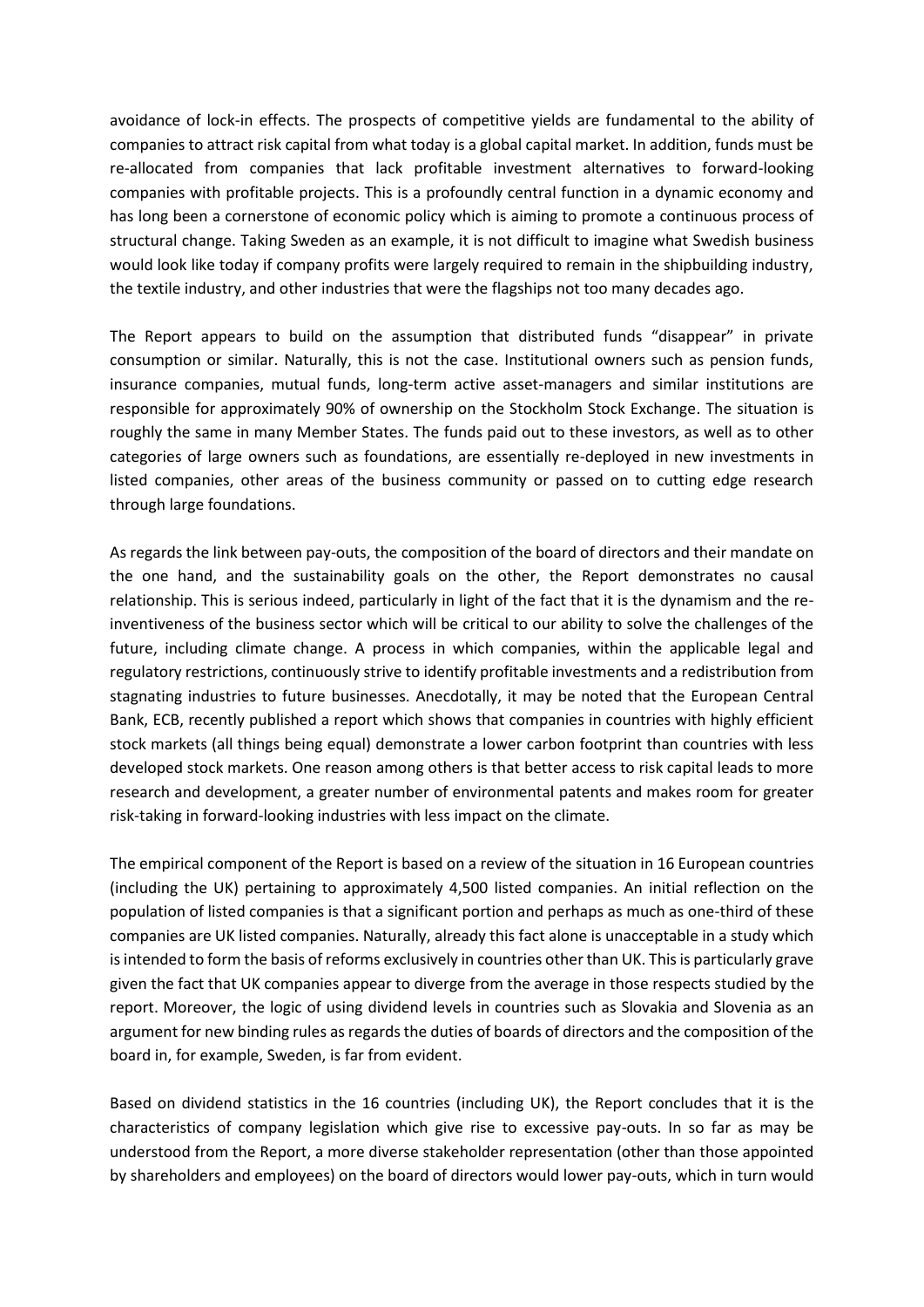serve the sustainability agenda. The same argument is applied to a reformulation of the profit purpose of companies. In this respect, a number of issues arise. First of all, there are major differences in the company law regimes of these 16 countries, which renders it difficult if not impossible to identify a common explanatory variable. For example, according to the Report, Finland has nearly double the pay-out ratio of Sweden. For anyone familiar with Nordic company law legislation, this does not bring to mind thoughts that company law rules explain the pay-out level, since the company law regimes of Sweden and Finland are nearly identical in all relevant parts. In short, the causality that the Report claims to establish is non-existent.

An overall reflection in this area is also the fact that Sweden, like many other European countries since the infancy of industrialism, has continuously improved, for example, working conditions for employees and environment protection and social conditions for its citizens. Reforms in all areas have been brought about by legislation and other forms of regulation that establishes the boundaries for the operations of companies and typically made possible through the continuous process of value creation in the business sector, generating room for higher incomes and tax revenues. The notion that these important advancements in social and environmental reforms could be achieved through modifications to company law legislation has never been seen as an option.

The proposed reforms are based on a web-based survey involving slightly more than 60 stakeholders, amongst others, interest organisations, and interviews with 16 persons in 12 countries (including UK). It is obvious that this does not nearly approximate what may be required to form the basis for EU or national legislation.

Today, stock markets and the supply of risk capital is global. Since 2005, Europe's share of the global stock market value of non-financial companies has fallen by nearly fifty per cent, while the dominance of the US and China has grown. The total stock market value of all European listed companies today equals probably only one tenth of the global market value. Anecdotally, it may be noted that the combined market value of the 30 largest German listed companies (DAX30) does not rise even to the level of two-thirds of the exchange value of Apple alone.

In the initiative for a European capital market union, other parts of the EU Commission have expressed concern for the lack of efficient supply of risk capital in Europe. This seems irreconcilable with the new initiative by DG JUST, which will create increased uncertainty amongst investors as regards the conditions governing the contribution of risk capital to European companies and additionally undermine corporate access to capital for forward-looking investments. This would be particularly serious at this juncture when recovery from the COVID-19 crisis demands our ability to strengthen the balance sheets of European companies with additional equity capital from the market if Europe is not to continue falling behind the rest of the world in areas such as digital platforms, life sciences and artificial intelligence – industries that require more, and not less, access to risk capital.